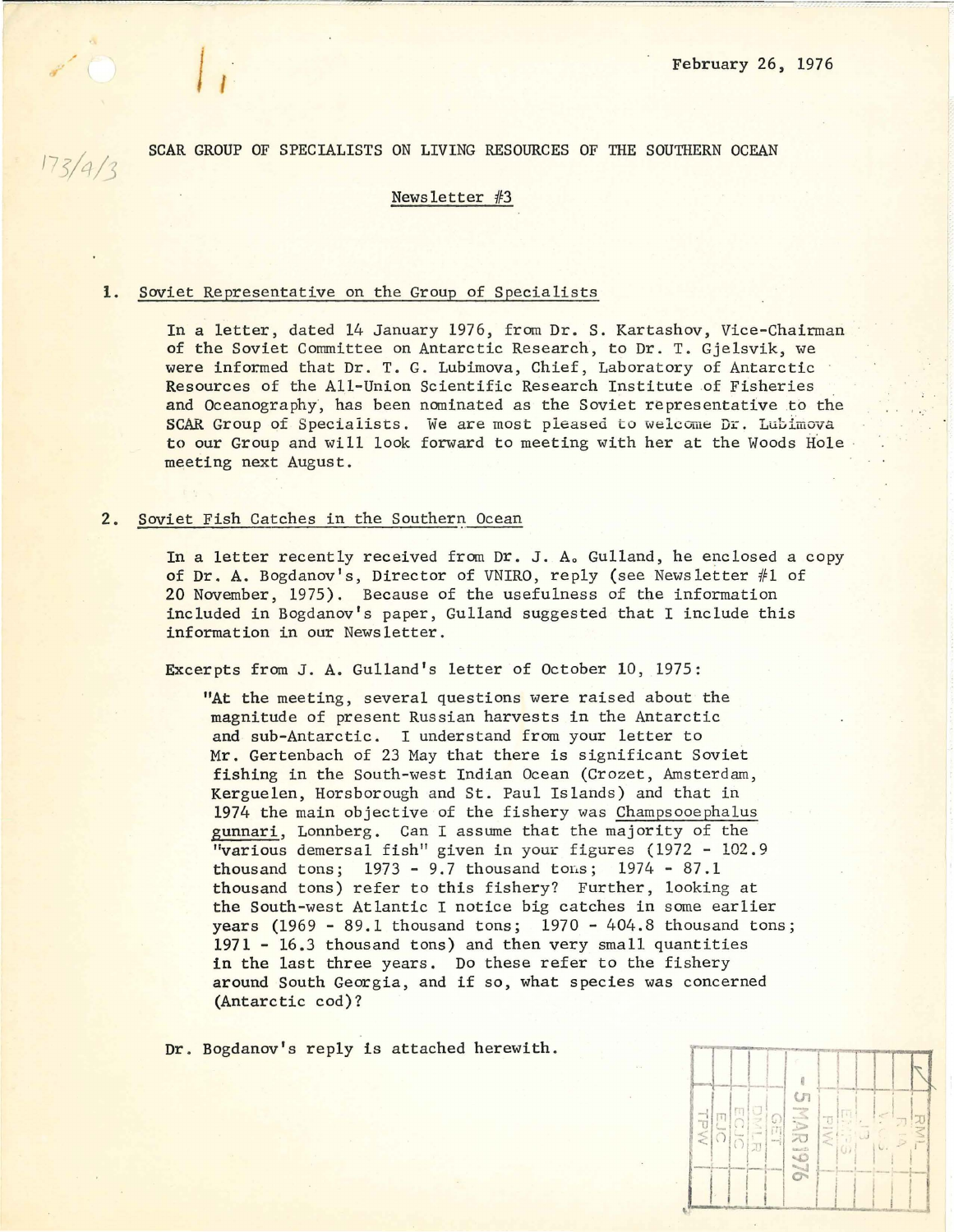### 3. NASA NIMBUS G

In response to NASA Annoucement of Opportunity (OA-75-1) for participation in science support for the NIMBUS G Sensor investigation, I submitted last June a proposal. I am pleased to inform you that the proposal has been accepted by NASA, and that I am now designated a member of the Coastal Zone Calor Scanner of the NIMBUS G Experiment Team (NET). Members of the NET Team are: Dr. Charles Yentsch, Bigelow Laboratory for Ocean Sciences, West Boothbay .Harbor, Me.; Mr. Dennis Clark, Environmental Science Group, NOAA/NESS, Suitland, Md.; Mr. Roswell Austin, Visibility Laboratory, Scripps Institution of Oceanography; Dr. John Apel, Atlantic Oceanographic and Meteorological Laboratories, NOAA, Miami; Dr. Sayed z. El-Sayed, Texas A&M University; Dr. Howard Gordon, University of Miami; Mr. Robert Wrigley, Ames Research Center, Moffett Field, Ca.; Dr. Thomas Harris, Department of Oceanography, University of Cape Town, South Africa; Dr. Fredrick Newth, Joint Research Centre of the European Communities, ISPRA, ITALY.

The launching of NIMBUS G Satellite is scheduled for October 1978. During the two meetings we had at NASA Headquarters in January and February of this year, it was clear that NASA will give ample consideration for using NIMBUS G for remote sensing of the krill.

### 4. Status of the Draft Proposal to SCAR

As of this writing the following sections have been received:

- 1.1 Historical Background by S. Z. El-Sayed.
- 1.2 Objectives and justification of the research program by S. z. El-Sayed.
- 2.3 Rock Lobster by G. G. Newman.
- 3.3 Supporting Shore-based Programmes.
- 3.3a Nearshore Marine Research in the Antarctic by R. M. Laws.
- 3.5 Data Reporting and Handling by J. A. Gulland.

As to Section 3.4 of the Draft Proposal (Remote Sensing), D. B. Siniff and David Cram (of the Sea Fisheries Branch, Cape Town, S. Africa, and a colleague of G. G. Newman) met at Texas A&M last week to work on a draft of that section. They made good progress during their stay at Texas A&M; this section should be ready in the next two weeks.

### 5. Other Business/News

i. Last week I received a letter (10 Feb. 1976) from D. Finn Sollie, Director, The Fridtjof Nansen Foundation, Lysaker, Norway, in which he accepted my invitation to prepare a paper on the legal status of the Antarctic for use as background information at the Woods Hole meeting in August.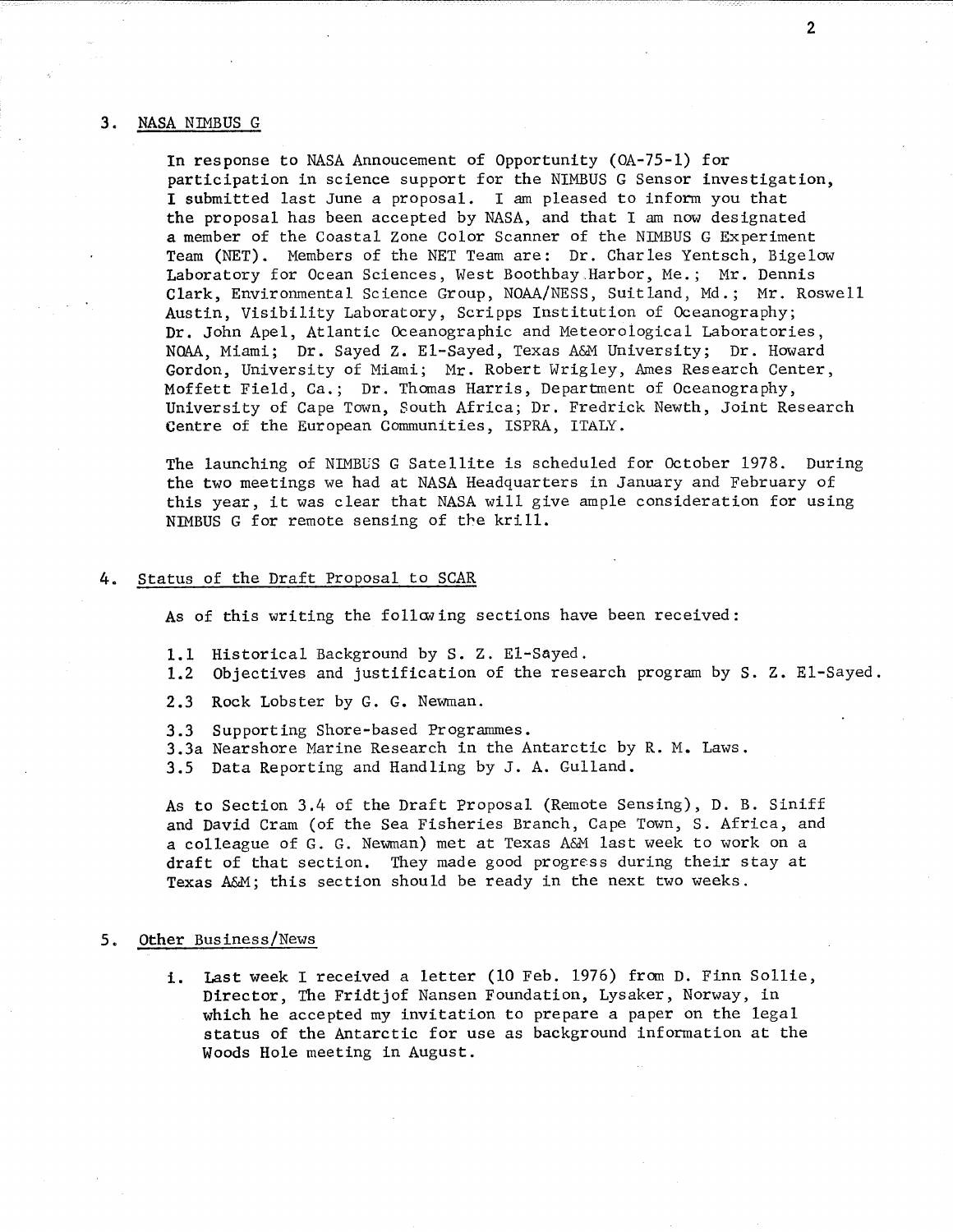- ii. In a recent letter from Dr. Joachim Scharfe, Senior Fishery Industry Officer (Fishery Operations), he also accepted my invitation to prepare a review paper on the technological harvesting of Antarctic krill and on methods of its utilization. This paper will be a team effort, with Dr. Scharfe coordinating the team's work.
- iii. Dr. Rene Delepine, Laboratoire de Biologie Vegetale Marine, University of Paris, has recently agreed to undertake the writing of the section on: Seaweeds Resources of the Antarctic and Subantarctic Regions.
- iv. I will be leaving soon for La Reunion to participate with my French colleagues on MARION DUFRENSE Cruise 08 (March 7 to April 21, 1976). After the cruise I will be spending a few days in South Africa to visit with G. G. Newman and David Cram in regard to their activities with remote sensing of the pelagic sea fisheries off the South African coast. In my absence please feel free to contact Mr. Louis DeGoes of the Polar Research Board, National Academy of Sciences, or Mr. G. E. Hemmen, in regar! to any business related to our Group activities.

 $Sayed, 3. \mathcal{C}l$ - Suyed

Sayed Z. El-Sayed Convenor

SZE:ir Enc.